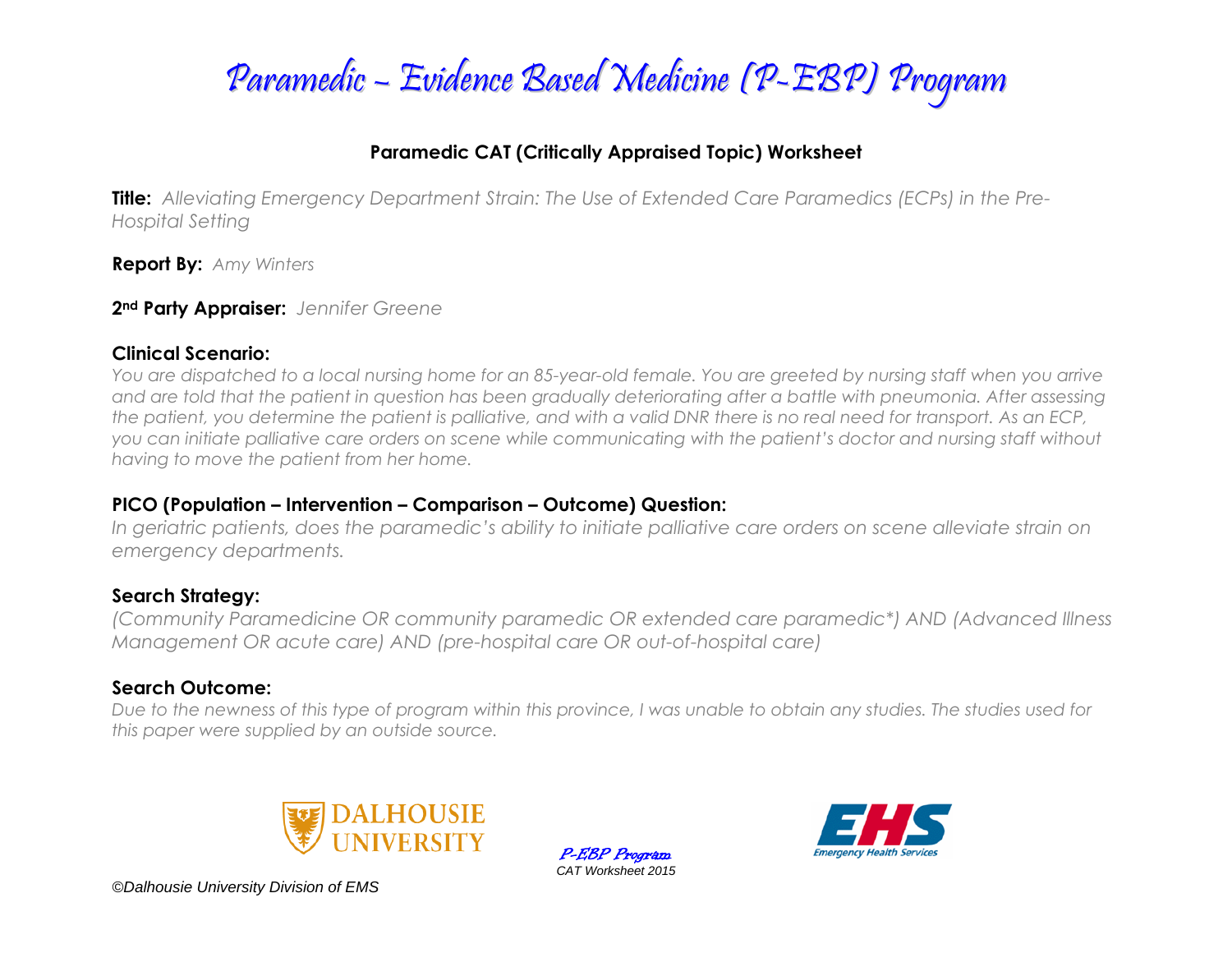# Paramedic – Evidence Based Medicine (P-EBP) Program

| <b>Relevant Papers:</b><br>AUTHOR, DATE | POPULATION:                                                                                                                                                                                                                               | <b>DESIGN (LOE)</b>                                                               | <b>OUTCOMES</b>                                                                                                                                                                                                                            | <b>RESULTS</b>                                                                                                                                                                                                                                                               | STRENGTHS/                                                                                                                                                                          |
|-----------------------------------------|-------------------------------------------------------------------------------------------------------------------------------------------------------------------------------------------------------------------------------------------|-----------------------------------------------------------------------------------|--------------------------------------------------------------------------------------------------------------------------------------------------------------------------------------------------------------------------------------------|------------------------------------------------------------------------------------------------------------------------------------------------------------------------------------------------------------------------------------------------------------------------------|-------------------------------------------------------------------------------------------------------------------------------------------------------------------------------------|
|                                         | SAMPLE<br><b>CHARACTERISTICS</b>                                                                                                                                                                                                          |                                                                                   |                                                                                                                                                                                                                                            |                                                                                                                                                                                                                                                                              | WEAKNESSES                                                                                                                                                                          |
| Jensen J. 2013                          | Twenty-one participants<br>in four focus groups:<br>paramedics and<br>dispatchers, ECPs, ECP<br>oversight physicians,<br>and decision-makers.                                                                                             | Prospective study<br>with a controlled<br>group of<br>participants<br>(LOE 2)     | A decrease in<br>transports to the<br>emergency<br>department from LTC<br>facilities<br>Initiation of end-of-life<br>care by the<br>paramedic without<br>transport to hospital                                                             | 37 codes initially identified<br>were reduced to 11, then<br>organized within four<br>themes. The four major<br>themes that emerged<br>from thematic analysis are<br>(1) program<br>implementation; (2) ECP<br>process of care; (3)<br>communications; and, (4)<br>EOL care. | Could have included<br>a comparison group<br>not within LTC<br>Concise data<br>collection and<br>analysis                                                                           |
| Abrashkin K. 2016                       | ,602 individuals enrolled<br>in the Advanced Illness<br>Management (AIM)<br>program with high rates<br>of dementia, decubitus<br>ulcers, diabetes mellitus,<br>congestive heart failure,<br>and chronic obstructive<br>pulmonary disease. | A retrospective<br>study with a<br>controlled group of<br>participants<br>(LOE 2) | In 78% of CP<br>responses, individuals<br>were evaluated,<br>treated, and<br>remained at home.<br>Average CP response<br>time (call initiation to<br>paramedic in home)<br>was 21 minutes, and<br>average time on<br>scene was 70 minutes. | Of enrolled individuals,<br>773 (48.3%) had at least<br>one emergency response<br>during the study period;<br>404 (52.3%) used CP at<br>least once, and 369<br>$(47.7%)$ used only<br>traditional EMS.                                                                       | Participants had<br>specific debilitations<br>Definitively alleviates<br>strain on emergency<br>departments<br>Occupies paramedic<br>on scene for an<br>extensive amount of<br>time |



P-EBP Program *CAT Worksheet 2015*



*©Dalhousie University Division of EMS*